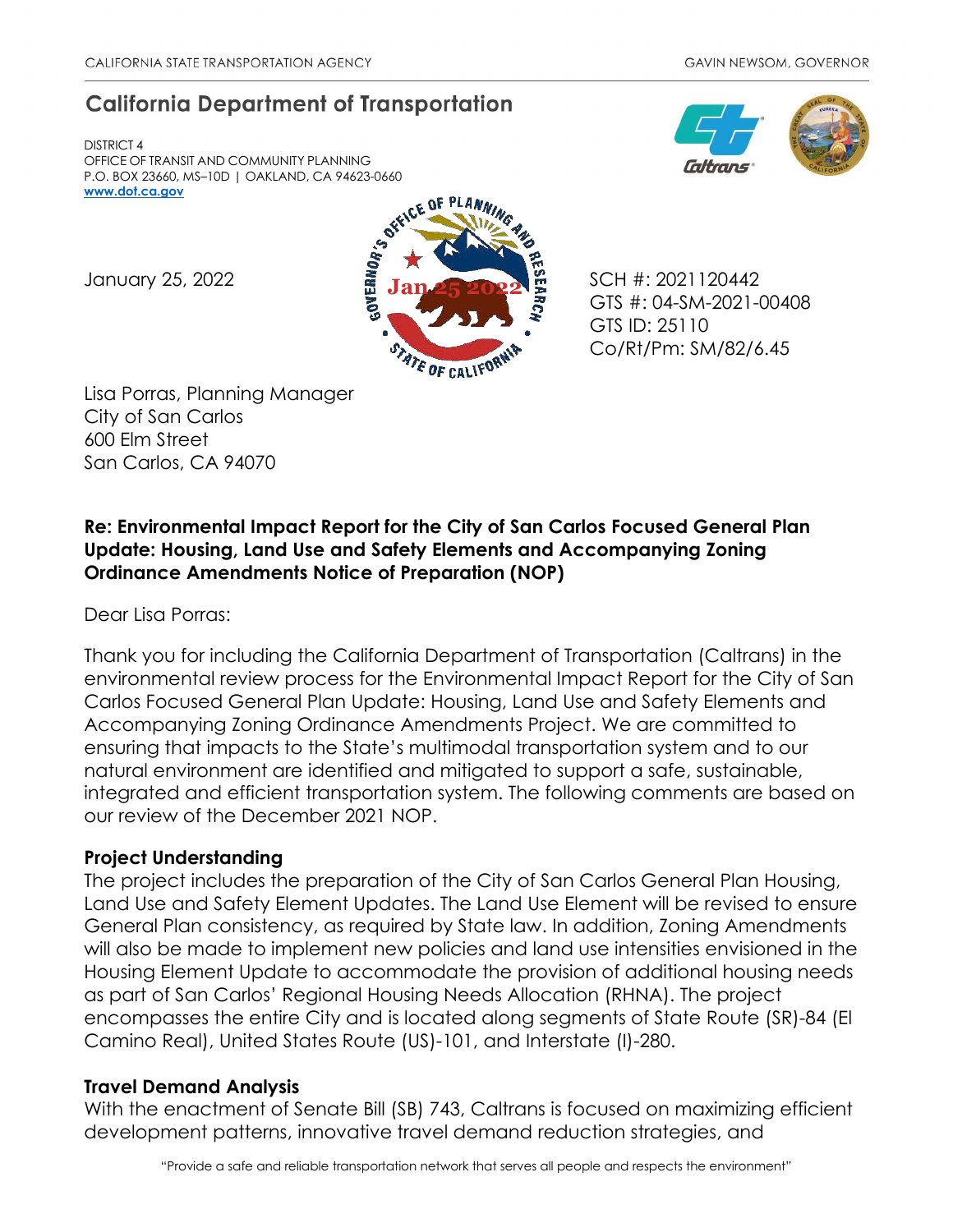Lisa Porras, Planning Manager January 25, 2022 Page 2

multimodal improvements. For more information on how Caltrans assesses Transportation Impact Studies, please review Caltrans' [Transportation Impact Study](https://dot.ca.gov/-/media/dot-media/programs/transportation-planning/documents/sb-743/2020-05-20-approved-vmt-focused-tisg-a11y.pdf)  [Guide](https://dot.ca.gov/-/media/dot-media/programs/transportation-planning/documents/sb-743/2020-05-20-approved-vmt-focused-tisg-a11y.pdf).

If the project meets the screening criteria established in the City's adopted Vehicle Miles Traveled (VMT) policy to be presumed to have a less-than-significant VMT impact and exempt from detailed VMT analysis, please provide justification to support the exempt status in align with the City's VMT policy. Projects that do not meet the screening criteria should include a detailed VMT analysis in the Draft Environmental Impact Report (DEIR), which should include the following:

- VMT analysis pursuant to the City's guidelines. Projects that result in automobile VMT per capita above the threshold of significance for existing (i.e. baseline) city-wide or regional values for similar land use types may indicate a significant impact. If necessary, mitigation for increasing VMT should be identified. Mitigation should support the use of transit and active transportation modes. Potential mitigation measures that include the requirements of other agencies such as Caltrans are fully enforceable through permit conditions, agreements, or other legally-binding instruments under the control of the City.
- A schematic illustration of walking, biking and auto conditions at the General Plan area roadways.
- The General Plan's primary and secondary effects on pedestrians, bicycles, travelers with disabilities and transit performance should be evaluated, including countermeasures and trade-offs resulting from mitigating VMT increases. Access to pedestrians, bicycle, and transit facilities must be maintained.

Additionally, Caltrans requests the City include transportation impact analyses with applicable mitigation for any additional or re-zoning of improvements adjacent to Caltrans' Right-of-Way (ROW).

#### **Mitigation Strategies**

Location efficiency factors, including community design and regional accessibility, influence a project's impact on the environment. Using Caltrans' *Smart Mobility 2010: A Call to Action for the New Decade*, the proposed project site is identified as a Closein Compact Community where community design is moderate and regional accessibility is strong.

Given the place, type and size of the project, the DEIR should include a robust Transportation Demand Management (TDM) Program to reduce VMT and greenhouse gas emissions from future development in this area. The measures listed below have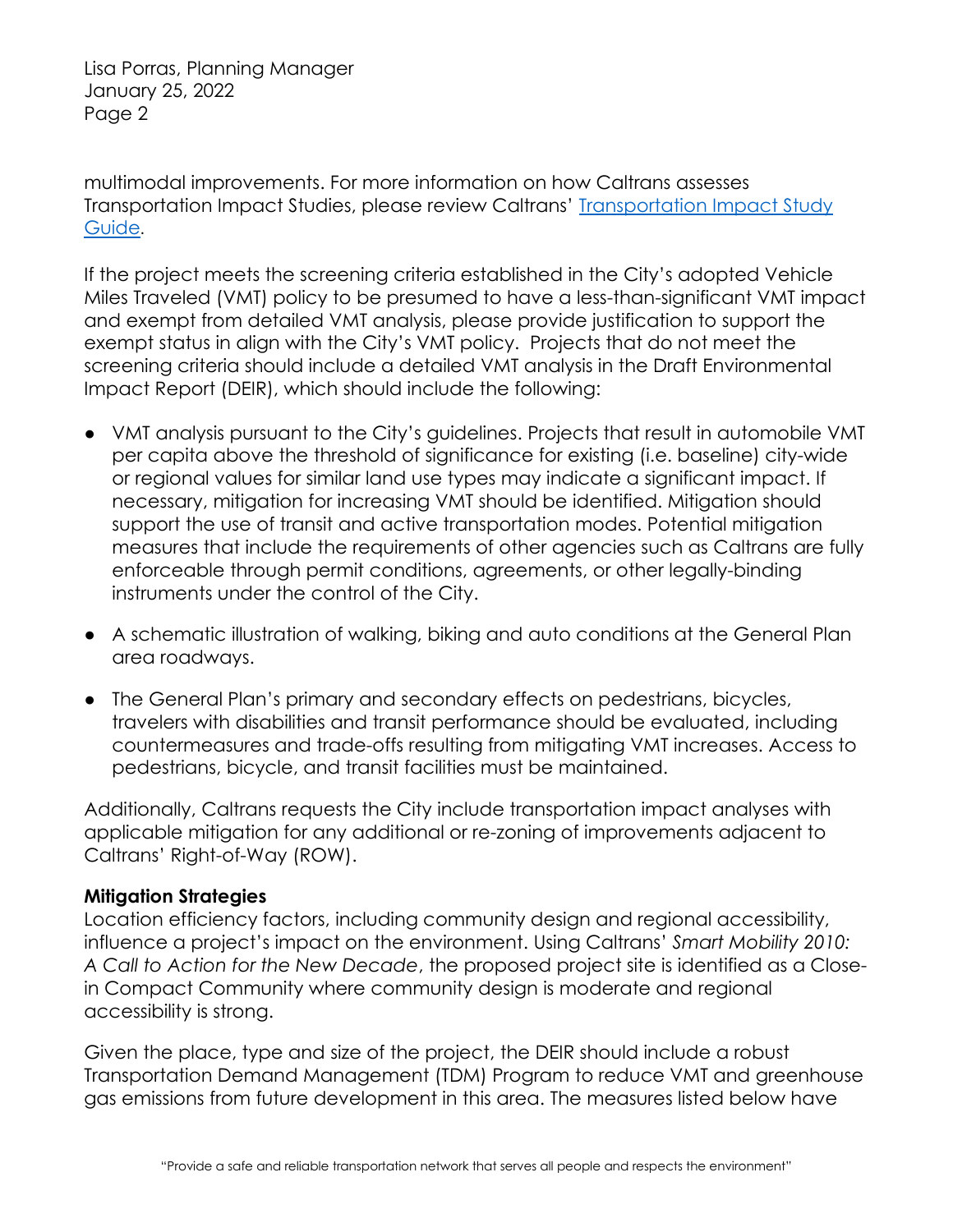Lisa Porras, Planning Manager January 25, 2022 Page 3

been quantified by California Air Pollution Control Officers Association (CAPCOA) and shown to have different efficiencies reducing regional VMT:

- Addition/Increase in number of affordable housing units in project;
- Orientation of project towards non-auto corridor;
- Location of project near bicycle network;
- Incorporation of bicycle lanes in street design;
- Pedestrian network improvements;
- Traffic calming measures;
- Implementation of a neighborhood electric vehicle (EV) network, including designated parking spaces for EVs;
- Limiting parking supply;
- Unbundled parking from property costs;
- Implementation of Urban Non-Motorized Zone
- Market price public parking;
- Ridesharing programs, Commute Trip Reduction programs, bike sharing programs;
- Transit and trip planning resources such as a commute information kiosk;
- Real-time transit information system;
- Transit access supporting infrastructure (including bus shelter improvements and sidewalk/ crosswalk safety facilities);
- VMT Banking and/or Exchange program; and
- Bike parking near transit facilities.

Using a combination of strategies appropriate to the project and the site can reduce VMT, along with related impacts on the environment and State facilities. TDM programs should be documented with annual monitoring reports by a TDM coordinator to demonstrate effectiveness. If the project does not achieve the VMT reduction goals, the reports should also include next steps to take in order to achieve those targets.

Please reach out to Caltrans for further information about TDM measures and a toolbox for implementing these measures in land use projects. Additionally, Federal Highway Administration's Integrating Demand Management into the Transportation Planning Process: A Desk Reference (Chapter 8). The reference is available online at: [http://www.ops.fhwa.dot.gov/publications/fhwahop12035/fhwahop12035.pdf.](http://www.ops.fhwa.dot.gov/publications/fhwahop12035/fhwahop12035.pdf)

#### **Transportation Impact Fees**

We encourage a sufficient allocation of fair share contributions toward multimodal and regional transit improvements to fully mitigate cumulative impacts to regional transportation. We also strongly support measures to increase sustainable mode shares, thereby reducing VMT. Caltrans welcomes the opportunity to work with the